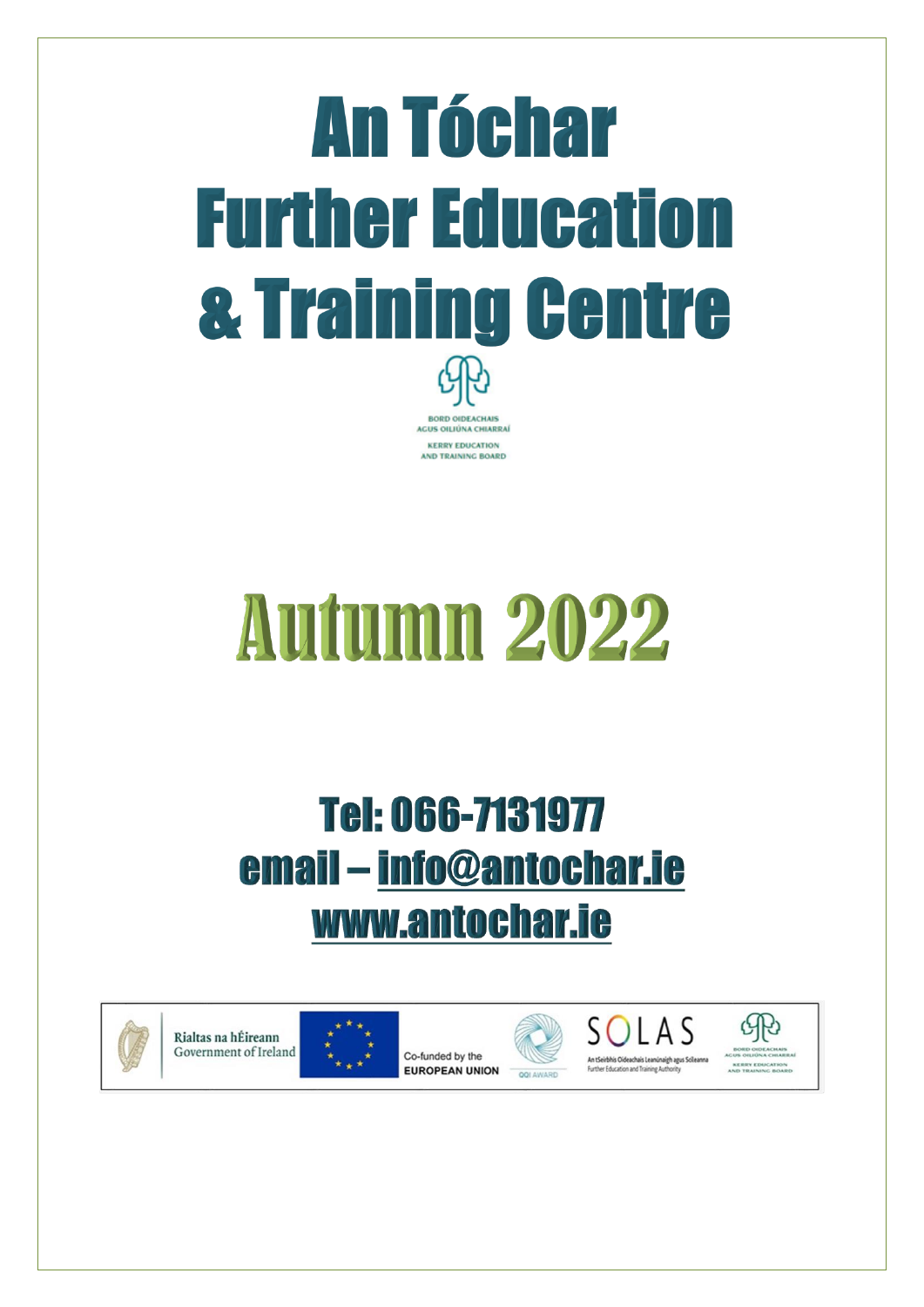## **BTEI COURSES**

**Courses offered under BTEI are exempt from fees to applicants that are in receipt of social welfare or hold a medical card or did not complete a leaving certificate.**

| <b>Health Care Support</b><br>(Carers Course) | 5M4339                                    | QQI LEVEL 5            |
|-----------------------------------------------|-------------------------------------------|------------------------|
| <b>Care Support</b>                           | <b>Safety &amp; Health at Work</b>        | <b>Care Skills</b>     |
| <b>Communications</b>                         | <b>Infection Prevention &amp; Control</b> | <b>Work Experience</b> |
| Care of the Older person                      | <b>Activities of Living Patient Care</b>  | <b>First Aid</b>       |

**This course will run Mon-Fri 9.30-1.30 commencing 12th September 2022**

#### **Special Purpose Award**

**Train the Trainer 6S3372 Monday 7-10pm plus 5 Saturdays starting 26/09/2022 In this course you will develop skills and acquire knowledge in how to develop and deliver a training course. There are two modules: Training Delivery & Evaluation 6N3326 Training Needs, Identification & Design 6N3325**

#### **MINOR AWARDS WILL BE OFFERED IN THE FOLLOWING**

| <b>Animal Grooming 5N0752</b>   | Tuesday 7-10pm plus 4 Saturdays starting 20/09/22<br>Learners will gain skills and knowledge in carrying out<br>The grooming of an animal, while using a variety of<br>Equipment and learn to interpret canine and feline<br>Body language. |
|---------------------------------|---------------------------------------------------------------------------------------------------------------------------------------------------------------------------------------------------------------------------------------------|
| <b>Printmaking 5N1373</b>       | Thursday 9.30am-2.30pm starting 15/09/22<br>The learner will apply imaginative 3D skills through the<br>Utilisation of a range of diverse and innovative<br>Materials.                                                                      |
| <b>Plant Propagation 4N1990</b> | Thursday 9.30am-1.30pm starting 8/09/22<br>The learner will learn to propagate a range of plants, and<br>The optimal conditions for growing and cultivating them.                                                                           |
| Design 4N1139                   | Friday 9.30am-1.30pm starting 16/09/22<br>This course will give the learner the opportunity to<br>Explore Art through paint, ceramics, charcoal, collage.                                                                                   |
| Drawing 4N1878                  | Monday 9.30am-1.30pm starting 24/10/22<br>Explore drawing using charcoal, graphite, pen and ink<br>To complete a variety of sketches and experiment with<br>A range of colours in oil pastels, paint and inks.                              |